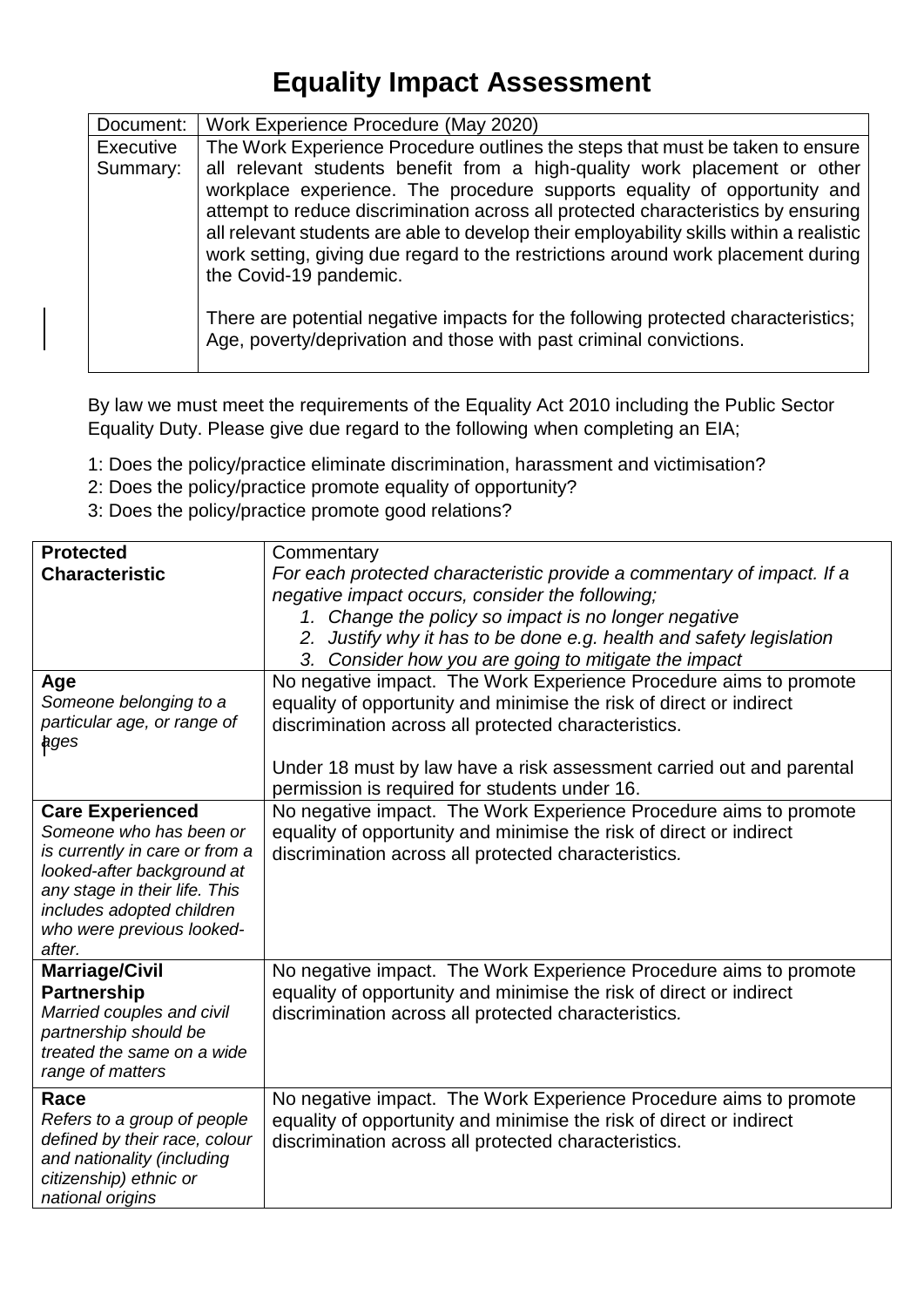| <b>Sexual Orientation</b><br>A persons sexual and/or<br>romantic attraction to other<br>people, or lack thereof                                                                                                                             | No negative impact. The Work Experience Procedure aims to promote<br>equality of opportunity and minimise the risk of direct or indirect<br>discrimination across all protected characteristics.                                                                                                                                                                                                                                                                                                                                                                                                                                                                                |
|---------------------------------------------------------------------------------------------------------------------------------------------------------------------------------------------------------------------------------------------|---------------------------------------------------------------------------------------------------------------------------------------------------------------------------------------------------------------------------------------------------------------------------------------------------------------------------------------------------------------------------------------------------------------------------------------------------------------------------------------------------------------------------------------------------------------------------------------------------------------------------------------------------------------------------------|
| <b>Disability</b><br>A physical or mental<br>impairment which has a<br>substantial and long-term<br>adverse effective on a<br>person's ability to carry out<br>normal day-to-day activities                                                 | No negative impact. The Work Experience Procedure aims to promote<br>equality of opportunity and minimise the risk of direct or indirect<br>discrimination across all protected characteristics. Risk Assessment<br>should identify any reasonable adjustments required.                                                                                                                                                                                                                                                                                                                                                                                                        |
| Gender identity/<br>reassignment<br>The process of transitioning<br>from one gender to another<br>(can include changing<br>names, pronouns, dressing<br>differently, medical<br>intervention and living in<br>their self-identified gender) | No negative impact. The Work Experience Procedure aims to promote<br>equality of opportunity and minimise the risk of direct or indirect<br>discrimination across all protected characteristics. Risk Assessment<br>should identify any reasonable adjustments required.                                                                                                                                                                                                                                                                                                                                                                                                        |
| <b>Pregnancy/maternity</b><br>Refers to being pregnant<br>and the period after birth<br>(linked to maternity leave in<br>the employment context)                                                                                            | No negative impact. The Work Experience Procedure aims to promote<br>equality of opportunity and minimise the risk of direct or indirect<br>discrimination across all protected characteristics. Risk Assessment<br>should identify any reasonable adjustments required.                                                                                                                                                                                                                                                                                                                                                                                                        |
| <b>Religion or Belief</b><br>Religious and philosophical<br>beliefs, including lack of<br>belief (atheism)                                                                                                                                  | No negative impact. The Work Experience Procedure aims to promote<br>equality of opportunity and minimise the risk of direct or indirect<br>discrimination across all protected characteristics.                                                                                                                                                                                                                                                                                                                                                                                                                                                                                |
| <b>Sex</b><br>Gender assigned at birth                                                                                                                                                                                                      | No negative impact. The Work Experience Procedure aims to promote<br>equality of opportunity and minimise the risk of direct or indirect<br>discrimination across all protected characteristics.                                                                                                                                                                                                                                                                                                                                                                                                                                                                                |
| <b>Employment or Trade</b><br><b>Union Membership</b>                                                                                                                                                                                       | No negative impact. The Work Experience Procedure aims to promote<br>equality of opportunity and minimise the risk of direct or indirect<br>discrimination across all protected characteristics.                                                                                                                                                                                                                                                                                                                                                                                                                                                                                |
| <b>Past Criminal</b><br><b>Convictions</b>                                                                                                                                                                                                  | May have an impact on the students ability to undertake work placement<br>where PVG disclosures are required. When it is a legal requirement by<br>the employer (e.g. Social Care & Healthcare) and when a work placement<br>is an essential part of their course, we carry out a Criminal Conviction<br>check during the application process to ensure the individual doesn't start<br>the course unaware of the implications. The impact of a criminal check<br>and/or PVG disclosure will be at the discretion of the employer and in<br>some circumstances, the college may take the student on placement so<br>we can provide appropriate support and opportunity to them. |
| <b>Poverty or Deprivation</b>                                                                                                                                                                                                               | There may be digital poverty due to the current necessity to deliver online.<br>The College is utilising Bursary funds to provide laptops to students and<br>also data bundles when internet access is poor. The Student Support<br>Network and referral system is available to students to help them source<br>appropriate digital access.                                                                                                                                                                                                                                                                                                                                     |

| Owner:               | H Anderson                                                                                                                   |                  |
|----------------------|------------------------------------------------------------------------------------------------------------------------------|------------------|
| Date initiated:      | 21 May 2020                                                                                                                  |                  |
| <b>Consultation:</b> | Which groups were consulted with in the development of this EIA?<br>Assistant Principals, CLM Supported Programmes, EIA Team |                  |
| Signature            | H Anderson                                                                                                                   | Date 21 May 2020 |